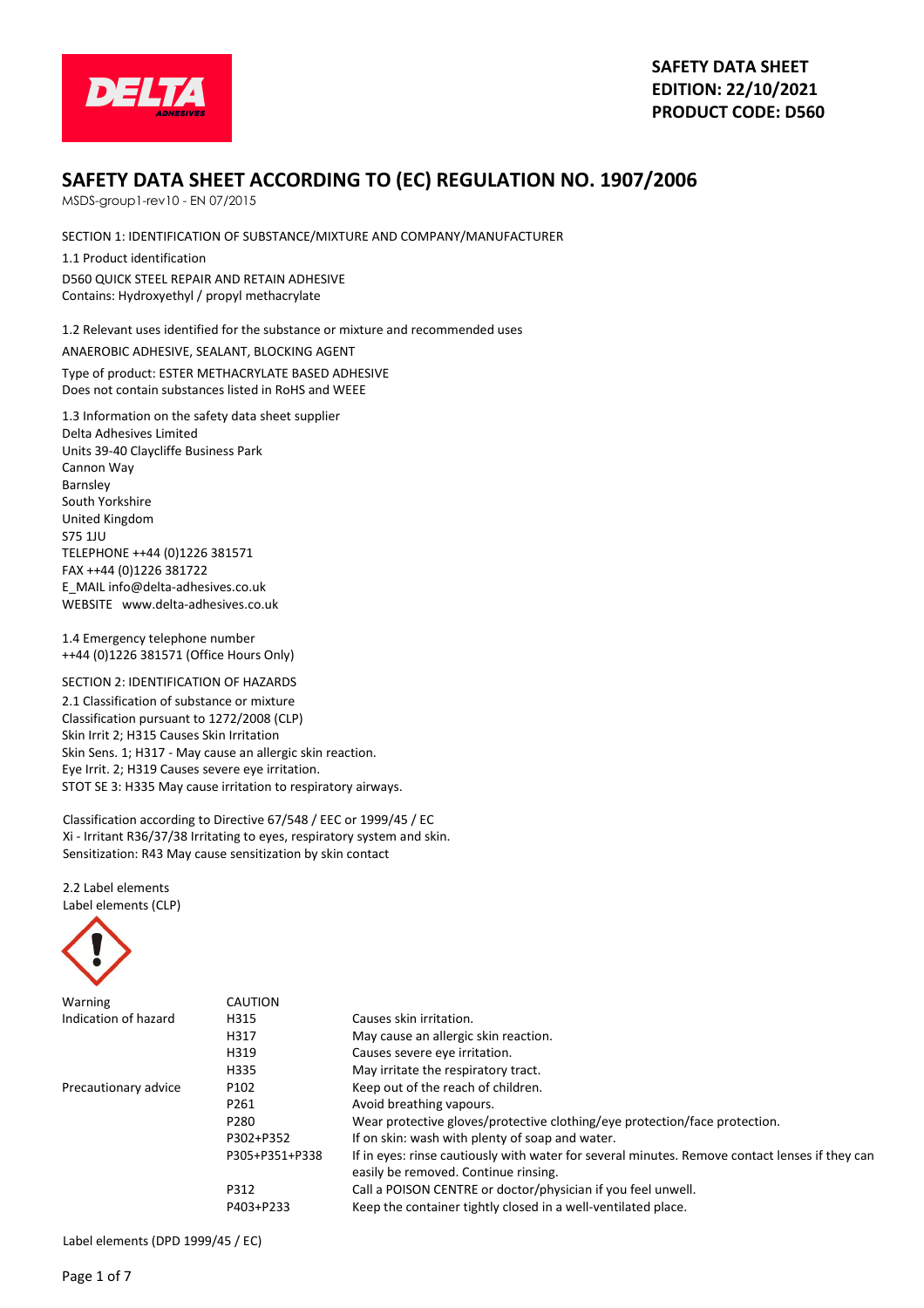

| Warning   | <b>IRRITANT</b> |                                                                                               |
|-----------|-----------------|-----------------------------------------------------------------------------------------------|
| R-phrases | R 36/37/38      | Irritating to eyes, respiratory system and skin.                                              |
|           | R 43            | May cause sensitization by skin contact                                                       |
| S phrases | S <sub>2</sub>  | Keep out of the reach of children.                                                            |
|           | $S$ 24/25       | Avoid eye and skin contact.                                                                   |
|           | S 26            | In case of contact with eyes, rinse immediately with plenty of water and seek medical advice. |
|           | S 28            | After contact with skin, wash immediately with plenty of soap and water.                      |
|           | S 37/39         | Wear suitable gloves and eye / face protection.                                               |
|           | S 51            | Use only in well ventilated areas.                                                            |

Special labelling

Text for labelling:

Contains acid methacrylic, monoester with propane1.2-diol, methacrylate 2-hydroxyethyl and 1-acetyl-2-phenylhydrazine.

2.3 Other hazards

The product is not hazardous when used in accordance with the recommendations of use.

SECTION 3: COMPOSITION / INFORMATION ON INGREDIENTS 3.1 Classification of the substance or mixture Not applicable

3.2 Mixtures

Chemical characterization: Adhesives based on hydroxyethyl methacrylate / hydroxypropyl acrylate

Hazardous Ingredients

| Ingredient            | Designation                 | Contents   | Classification DPD / CLP                |
|-----------------------|-----------------------------|------------|-----------------------------------------|
| EINECS 248-666-3      | Hydroxypropyl acrylate      | $20 - 40%$ | EU: Xi; R36. Sens.; R43.                |
| CAS 27813-02-1        |                             |            | CLP: Eye Irrit. 2; H319.                |
|                       |                             |            | Skin Sens. 1; H317.                     |
| EINECS 212-782-2      | 2-Hydroxyethyl Methacrylate | $5 - 10%$  | EU: Sens.; R43. Xi; R36/38.             |
| CAS 868-77-9          |                             |            | CLP: Skin Irrit. 2; H315.               |
|                       |                             |            | Eye Irrit. 2; H319. Skin Sens. 1; H317. |
| <b>REACH</b>          | Cumene hydroperoxide        | < 1%       | EU: O; R7. T; R23. C; R34.              |
| 01-2119475796-19-xxxx |                             |            | N; R51-53. Xn; R21/22.                  |
| EINECS 201-254-7      |                             |            | Xn; R48/20/22.                          |
| CAS 80-15-9           |                             |            | CLP: Org. Perox. EF; H242.              |
|                       |                             |            | Acute Tox. 4; H302.                     |
|                       |                             |            | Acute Tox. 4; H312.                     |
|                       |                             |            | Acute Tox. 3; H331.                     |
|                       |                             |            | Skin Corr. 1A; H314.                    |
|                       |                             |            | STOT RE 2; H373.                        |
|                       |                             |            | Aquatic Chronic 2; H411.                |
| EINECS 204-055-3      | 1-Acetyl-2-phenylhydrazine  | < 0.1 %    | EU: Xn; R21. Xn; R68/22.                |
| CAS 114-83-0          |                             |            | Sens.; R43.                             |
|                       |                             |            | CLP: Acute Tox. 4; H312.                |
|                       |                             |            | Skin Sens. 1; H317.                     |
|                       |                             |            | STOT SE 2; H371.                        |

### Concentration Limits:

|                             |                                          | Result                            |
|-----------------------------|------------------------------------------|-----------------------------------|
| Cumene hydroperoxide        | Skin Irrit. 2; H315: $3\% \leq C < 10\%$ | Out of range Concentration $<$ 1% |
| CAS 80-15-9                 | Eye Irrit. 2; H319: $1\% \leq C < 3\%$   |                                   |
|                             | STOT SE 3; H335: C < 10%                 |                                   |
|                             | Eye Dam. 1; H318: $3\% \leq C < 10\%$    |                                   |
|                             | Skin Corr. 1B; H314: C ≥ 10%             |                                   |
| 2-Hydroxyethyl Methacrylate | Old Classification                       | $1\% \leq C < 20\%$ - Xi - R43    |
| CAS 868-77-9                | $1\% \leq C < 20\%$ - Xi - R43           |                                   |
|                             |                                          |                                   |

For the full text of the R and H phrases see section 16 (More info)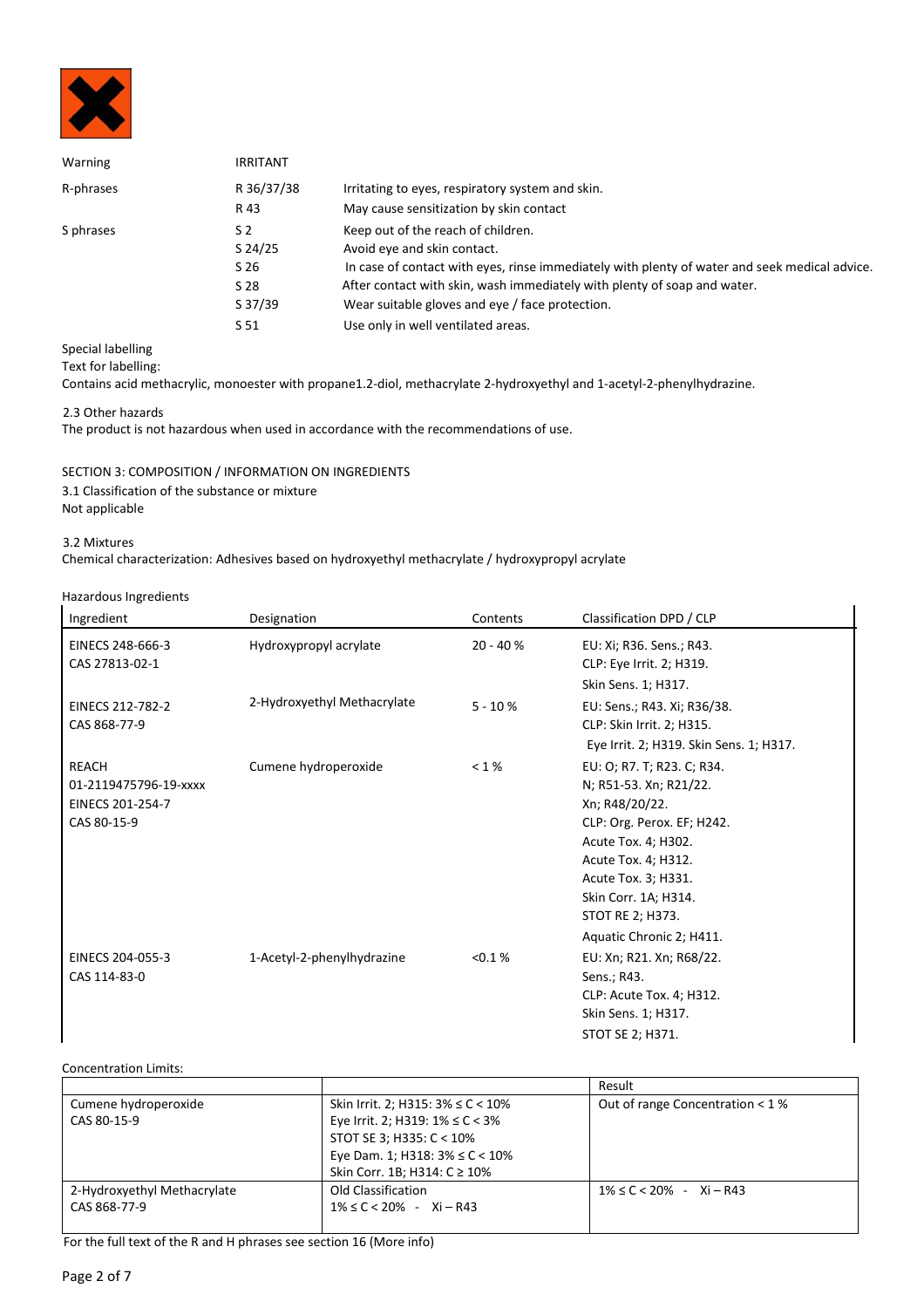### SECTION 4: FIRST AID MEASURES

4.1 Description of first aid measures

4.1 Inhalation: Accompany the person/s concerned in the open air Respiratory difficulties: consult a doctor.

4.2 Contact with skin: Wash with soap and water. Wash immediately with plenty of soap and water.

If skin becomes irritated consult a physician.

4.3 Contact with eyes: Rinse open eyes immediately for 10 to 15 minutes, rinse with running water. Subsequently consult an eye doctor.

4.4 Ingestion: Rinse mouth, ingest 2-3 glasses of water and seek medical advice. Do NOT induce vomiting.

4.2. Major symptoms and effects, both acute and delayed EYES: Irritation, conjunctivitis. SKIN: Redness, hives, rash, irritation. RESPIRATORY: Irritation, coughing, wheezing, tightness in the chest.

4.3 Indication of the need for immediate medical attention and special treatment See section: Description of first aid measures

SECTION 5: FIRE-PREVENTION MEASURES

5.1 Suitable extinguishing agents Water spray, carbon dioxide, dry chemical powder, foam

5.2 Special dangers arising from the substance or mixture The following may arise in case of fire: smoke, sulphur oxides, nitrogen oxides (NOx), carbon monoxide and carbon dioxide.

5.3 Recommendations for fire-fighters

Special protective equipment for fire-fighters: Use an auto-respirator. Wear suitable protective clothing. Additional information: Prevent extinguishing water from flowing into surface and groundwater.

### SECTION 6: ACCIDENTAL RELEASE MEASURES

6.1 Personal precautions, protective equipment and emergency procedures Provide adequate ventilation. Avoid contact with skin and eyes. Do not inhale vapours.

6.2 Environmental precautions Prevent penetration in soil, waterways or sewage systems.

6.3 Containment and clean-up methods and materials Absorb the liquid with absorbent materials (sand, sawdust, soil, acid binders, universal binder), and place in closed containers for disposal. Hazardous waste. The contaminated area must be cleaned with soap and water. Clean the floor and all contaminated objects.

Additional information: High risk of slipping due to spillage / product capsizes.

6.4 Reference to other sections Refer to sections 8 and 13

SECTION 7: HANDLING AND STORAGE 7.1 Precautions for safe handling Information for safe handling: Ensure proper ventilation of storage and work areas. Ensure cleanliness in the workplace. Avoid contact with skin and eyes. Use automated application systems.

7.2 Safe storage conditions, including incompatibilities Requirements for storage and containers: Keep container tightly closed and dry. Protect from moisture. Keep only in the original container.

Do not fill return product in the original container. Storage temperature: <25°C Storage advice: Do not store with oxidizing agents. Storage class: 10 = Combustible liquids not in LGK 3 7.3 Specific end uses No information available.

SECTION 8: EXPOSURE CONTROL / PERSONAL PROTECTION

## 8.1 Control parameters

Occupational Exposure Limits - Valid for Italy

| Ingredient (Regulated<br>substance) | ppm | mg/m3 | Value type              | Short term<br>exposure limit<br>category / Remarks | <b>Regulatory List</b> |
|-------------------------------------|-----|-------|-------------------------|----------------------------------------------------|------------------------|
| Cumene hydroperoxide<br>CAS 80-15-9 | 50  | 250   | Short Term Exposure     | Indicative                                         | <b>ECTLV</b>           |
| Cumene hydroperoxide<br>CAS 80-15-9 | 20  | 100   | average value (8 hours) | Indicative                                         | <b>ECTLV</b>           |
| Cumene hydroperoxide<br>CAS 80-15-9 | 20  | 100   | average value (8 hours) |                                                    | OEL (IT)               |
| Cumene hydroperoxide                |     |       | Skin designation:       | Can be absorbed                                    | OEL (IT)               |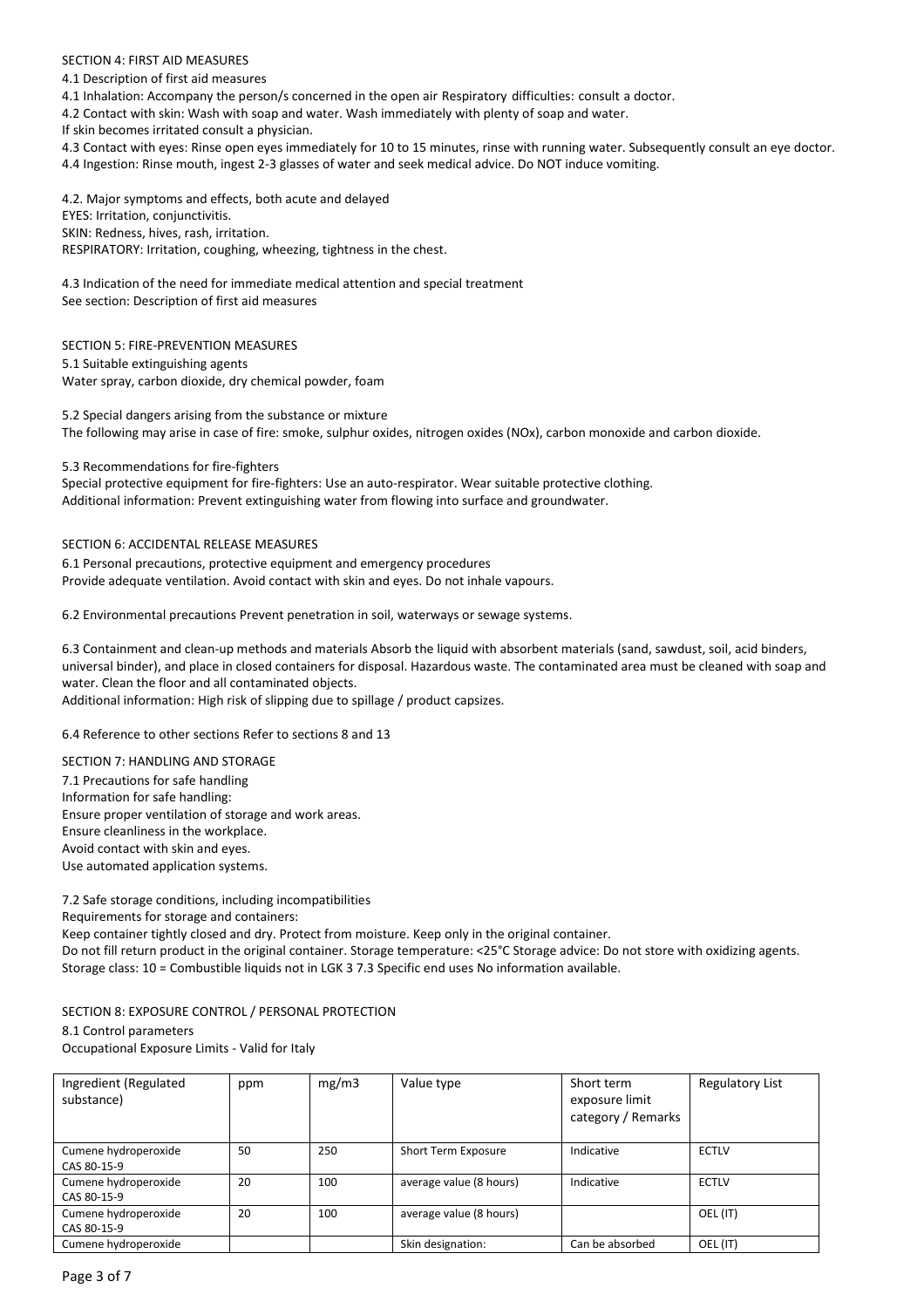| CAS 80-15-9          |    |     |                     | through the skin. |          |
|----------------------|----|-----|---------------------|-------------------|----------|
| Cumene hydroperoxide | 50 | 250 | Short Term Exposure |                   | OEL (IT) |
| CAS 80-15-9          |    |     |                     |                   |          |

#### Predicted No-Effect Concentration (PNEC)

| Name on List                             | Environmental                       | Exposure | Value |     |       | Remarks |  |
|------------------------------------------|-------------------------------------|----------|-------|-----|-------|---------|--|
|                                          | Compartment                         | Period   | mg/l  | ppm | mg/Kg | other   |  |
| Hydroxypropyl acrylate<br>CAS 27813-02-1 | Fresh Water                         |          | 0,904 |     |       |         |  |
| Hydroxypropyl acrylate<br>CAS 27813-02-1 | Marine Water                        |          | 0,904 |     |       |         |  |
| Hydroxypropyl acrylate<br>CAS 27813-02-1 | <b>STP</b>                          |          | 10,00 |     |       |         |  |
| Hydroxypropyl acrylate<br>CAS 27813-02-1 | Water -<br>intermittent<br>releases |          | 0,972 |     |       |         |  |
| Hydroxypropyl acrylate<br>CAS 27813-02-1 | Sediment<br>Fresh Water             |          |       |     | 6,28  |         |  |
| Hydroxypropyl acrylate<br>CAS 27813-02-1 | Sediment<br>Marine Water            |          |       |     | 6,28  |         |  |
| Hydroxypropyl acrylate<br>CAS 27813-02-1 | Soil                                |          |       |     | 0,727 |         |  |

#### Derived No-Effect Level (DNEL)

| Name on List                             | <b>Application Area</b> | Route of<br>Exposure | <b>Health Effect</b>                     | Exposure Time | Value              | Remarks |
|------------------------------------------|-------------------------|----------------------|------------------------------------------|---------------|--------------------|---------|
| Hydroxypropyl acrylate<br>CAS 27813-02-1 | Workers                 | Dermal               | Long term exposure<br>- systemic effects |               | 4,2 mg/kg bw/day   |         |
| Hydroxypropyl acrylate<br>CAS 27813-02-1 | Workers                 | <b>Inhalation</b>    | Long term exposure<br>- systemic effects |               | 14,7 $mg/m3$       |         |
| Hydroxypropyl acrylate<br>CAS 27813-02-1 | General<br>Population   | Dermal               | Long term exposure<br>- systemic effects |               | 2,5 mg/kg bw/day   |         |
| Hydroxypropyl acrylate<br>CAS 27813-02-1 | General<br>Population   | Inhalation           | Long term exposure<br>- systemic effects |               | $8,8 \text{ mg/m}$ |         |
| Hydroxypropyl acrylate<br>CAS 27813-02-1 | General<br>Population   | Oral                 | Long term exposure<br>- systemic effects |               | 2,5 mg/kg bw/day   |         |

8.2 Limitation and exposure control Use only in well-ventilated areas.

Limitation and exposure control in the workplace. Respiratory protection: Respiratory protection is required in case of vapours, . Use a type A filter according to EN 14387.

Hand protection: Protective gloves against chemical agents EN 374, in nitrile rubber (according to EN 754). Replace worn or contaminated gloves. Minimum thickness of gloves 0.7 mm Tightly sealed safety glasses according to EN 166: Eye Protection Body Protection: Wear suitable protective clothing.

Health and safety measures: Remove all contaminated clothing immediately.

Avoid inhalation of vapours/spray. Avoid contact with skin and eyes. Preventive skin protection.

Do not eat or drink in the workplace.

Wash hands before breaks and at end of work shifts.

#### SECTION 9: PHYSICAL AND CHEMICAL PROPERTIES

To enable the adoption of proper control measures, provide all relevant information on the substance or preparation, particularly the information listed in paragraph 9.2. The information in this section should correspond to that which is provided upon registration, where required.

9.1. General information Appearance: Liquid / Paste Colour: Grey Odour: Characteristic pH: NOT APPLICABLE / AVAILABLE Boiling point / boiling range: NOT APPLICABLE / AVAILABLE Flash point: NOT APPLICABLE / AVAILABLE Flammability (solid/gas): NOT APPLICABLE / AVAILABLE Explosive properties: NOT APPLICABLE / AVAILABLE Oxidizing properties: NOT APPLICABLE / AVAILABLE Vapour pressure: NOT APPLICABLE / AVAILABLE Relative density: NOT APPLICABLE / AVAILABLE Solubility: Immiscible with water Solubility in water: NOT SOLUBLE IN WATER Partition coefficient n-octanol/water NOT APPLICABLE / AVAILABLE Viscosity: 15 - 300.000 mPa.s (20 rpm at 20°C) Specific gravity (g/ml): 1.02 / 1.06 Vapour density: NOT APPLICABLE / AVAILABLE Evaporation rate: NOT APPLICABLE / AVAILABLE 9.2. Further Information: No data available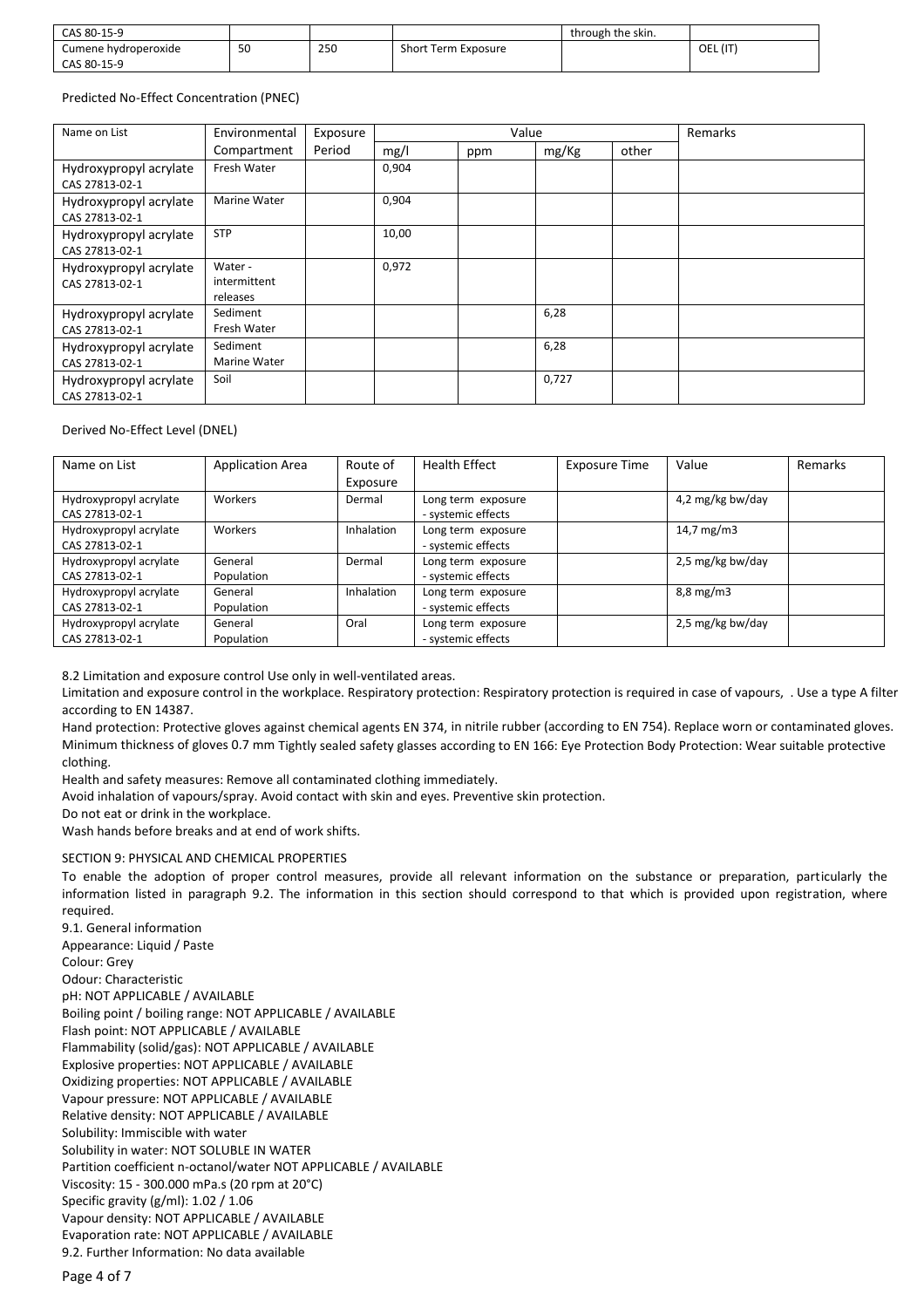SECTION 10: STABILITY AND REACTIVITY 10.1 Reactivity: See Section 10.3

10.2 Chemical stability Stable under recommended storage conditions.

10.3 Possibility of hazardous reactions Reacts with strong acids and oxidizing agents.

10.4 Conditions to be avoided Keep away from heat.

10.5 Incompatible materials Oxidizing agents, strong reducing agents, acids 10.6 Hazardous decomposition products If heated or in case of fire: toxic fumes. In case of fire: sulphur oxides, nitrogen oxides (NOx), carbon monoxide and carbon dioxide. Decomposition thermal: No data available

#### SECTION 11: TOXICOLOGICAL INFORMATION

11.1 Reactivity ACUTE TOXICITY

| AUVIL IVAIUIT               |               |                                                                                    |                                                         |
|-----------------------------|---------------|------------------------------------------------------------------------------------|---------------------------------------------------------|
| <b>INGREDIENT</b>           | <b>CAS</b>    | <b>TYPICAL VALUES</b>                                                              | <b>VALUE - SPECIES</b>                                  |
| Cumene hydroperoxide        | $80 - 15 - 9$ | ORAL - LD 50 / 4 HOURS<br>INHALATION - LC 50 / 4 HOURS<br>DERMAL - LD 50 / 4 HOURS | 382 $mg/Kg$ - RAT<br>220 ppm - RAT<br>500 $mg/Kg$ - RAT |
| Hydroxypropyl acrylate      | 27813-02-1    | ORAL - LD50<br>DERMAL - LD50                                                       | > 5,000 mg/Kg - RAT<br>> 5,000 mg/Kg - RABBIT           |
| 2-Hydroxyethyl Methacrylate | 868-77-9      | ORAL - LD50<br>DERMAL - LD50                                                       | 5,564 mg/Kg - RAT<br>> 3,000 mg/Kg - RABBIT             |
| 1-Acetyl-2-Phenylhydrazine  | 114-83-0      | ORAL - LD50                                                                        | 270 mg/Kg - MOUSE                                       |

#### CORROSION - SKIN IRRITATION

| <b>INGREDIENT</b>           | <b>CAS</b> | <b>RESULT</b>                   | <b>SPECIES</b> |
|-----------------------------|------------|---------------------------------|----------------|
| Cumene hydroperoxide        | 80-15-9    | <b>SKIN - CORROSIVE</b>         | RABBIT         |
| 2-Hydroxyethyl Methacrylate | 868-77-9   | <b>SKIN 24 HOURS - IRRITANT</b> | RABBIT         |
| 1-Acetyl-2-Phenylhydrazine  | 114-83-0   | SKIN 24 HOURS - IRRITANT        | RABBIT         |

#### GERM CELL MUTAGENICITY

| <b>INGREDIENT</b>    | CAS     | <b>RESULT</b>       | <b>SPECIES - REFERENCE</b> |
|----------------------|---------|---------------------|----------------------------|
| Cumene hydroperoxide | 80-15-9 | POSITIVE / NEGATIVE | MOUSE - OECD guideline 471 |

LD50 oral:> 5000 mg / kg ((estimated)) Acute toxicity (oral): Lack of data.

Acute toxicity (dermal): Lack of data.

Acute toxicity (inhalation): Lack of data.

Skin corrosion: Lack of data.

Eye damage / irritation: Eye Irrit. 2; H319 = Causes severe eye irritation.

Respiratory sensitization: Lack of data.

Skin sensitisation: Skin Sens 1; H317 = May cause an allergic skin reaction. Germ cell mutagenicity / genotoxicity: Lack of data. Carcinogenicity: Lack of data.

Reproductive toxicity: Lack of data.

Effects on breastfeeding or via breastfeeding: Lack of data.

Specific toxicity for target organs (single exposure): Lack of data.

Specific toxicity for target organs (repeated exposure): Lack of data.

Danger of inhalation: Lack of data.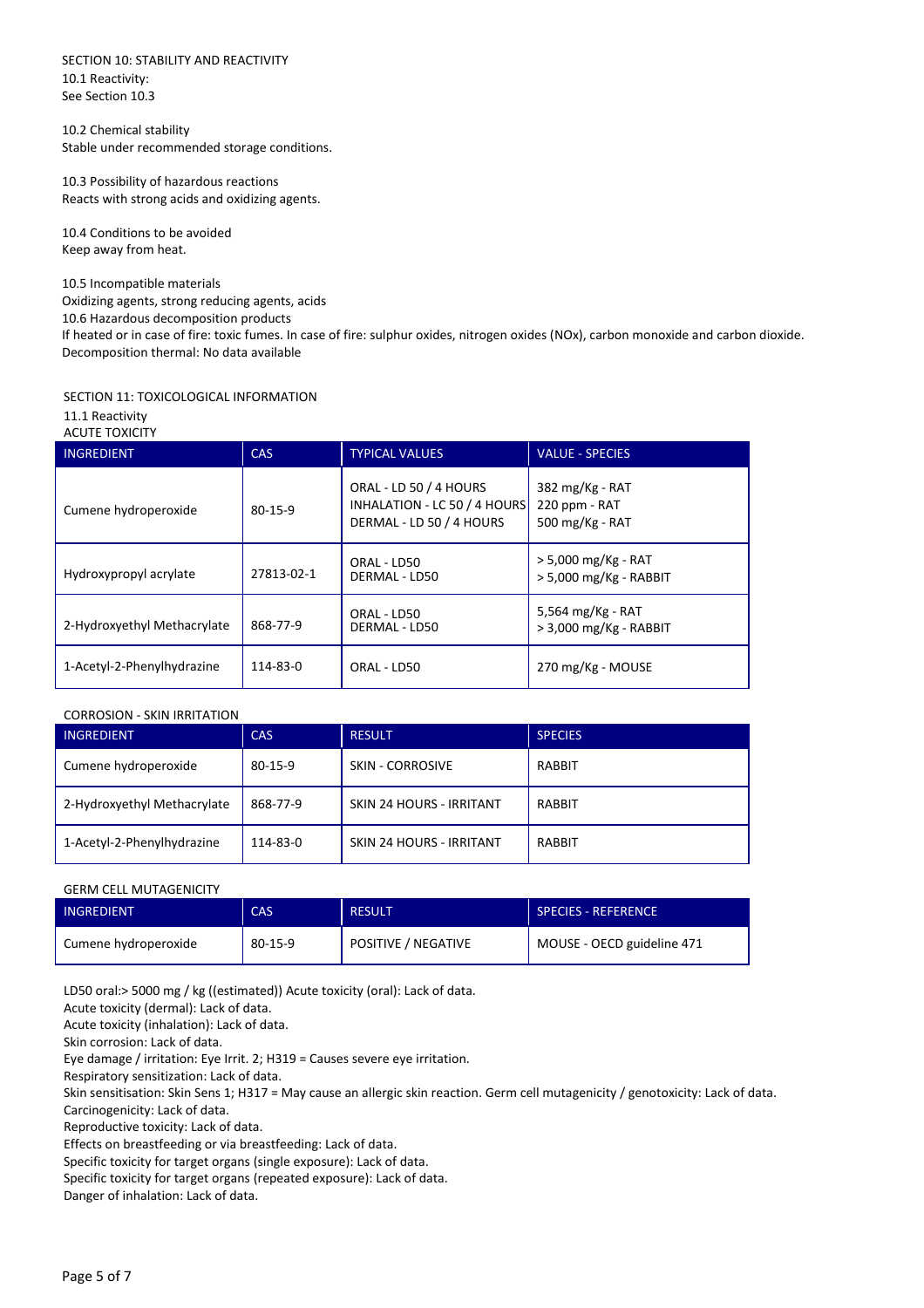# SECTION 12: ENVIRONMENTAL INFORMATION

12.1 Toxicity

Hazard class for water: 1 = slightly hazardous

| INGREDIENT                  | <b>CAS</b>    | <b>TYPICAL VALUES</b>                                                                                                                                                                                                                                                                                               |
|-----------------------------|---------------|---------------------------------------------------------------------------------------------------------------------------------------------------------------------------------------------------------------------------------------------------------------------------------------------------------------------|
| Cumene hydroperoxide        | $80 - 15 - 9$ | Toxicity to fish LC50 - Oncorhynchus mykiss (Rainbow trout) - 3.9 mg/l - 96 h<br>Toxicity to daphnia and other aquatic invertebrates<br>EC50 - Daphnia magna (Water flea) - 16 mg/l - 24 h<br>Persistence and degradability: Biotic / Aerobic biodegradability<br>Readily biodegradable. Method: Closed bottle test |
| Hydroxypropyl acrylate      | 27813-02-1    | Toxicity to fish Continuous flow test - Leuciscus Idus - 493 mg/l - 48 h<br>Bacterial toxicity: EC 10 Pseudomonas putida - 1,140 mg/l - 16 h<br>Persistence and degradability:<br>Aerobic biodegradability Chemical oxygen demand<br>Result: 94% - Readily biodegradable. Method: Closed bottle test                |
| 2-Hydroxyethyl Methacrylate | 868-77-9      | Toxicity to fish Continuous flow test - Pimephales promelas (Fathead minnow) - 227<br>$mg/l - 96 h$<br>Persistence and degradability:<br>Aerobic biodegradability Chemical oxygen demand<br>Result: 84% - Readily biodegradable. Method: Closed bottle test                                                         |
| 1-Acetyl-2-Phenylhydrazine  | 114-83-0      | No data available                                                                                                                                                                                                                                                                                                   |

## 12.2. Persistence and degradability

Additional information: No data available

12.3 Partition coefficient n-octanol/water No data available

12.4 Mobility in soil no data available

12.5 Results of PBT and vPvB assessments no data available

#### 12.6 Other adverse effects

General notes: Do not allow penetration in soil, waterways or sewage systems.

#### SECTION 13: DISPOSAL RECOMMENDATIONS

13.1 Waste treatment methods

Waste code (Directive 2008/98 / EC, decision 2001/118 / EC)

08 04 09: waste adhesives and sealants containing organic solvents or other hazardous substances. Depending on the sector and production process, other EURAL hazardous waste codes may also be applicable according to Directive 2008/98 / EC.

Disposal methods: Disposal of product: Dispose of in accordance with all applicable local and national regulations. This product's contribution to waste is absolutely insignificant in comparison to the manufactured product on which it is used.

Packaging / Container: After usage, tubes, cartons and bottles containing residual product should be disposed of as chemically contaminated waste in approved landfills, or incinerated. Disposal must be conducted according to official regulations.

Waste code: 08 04 09 waste adhesives and sealants containing organic solvents and other hazardous substances.

# SECTION 14: DISPOSAL RECOMMENDATIONS

14.1 UN number Not applicable - Not hazardous according to RID, ADR, ADNR, IMDG, IATA-DGR

14.2 UN proper shipping name Not limited - Not hazardous according to RID, ADR, ADNR, IMDG, IATA-DGR

14.3 UN proper shipping name Not hazardous according to RID, ADR, ADNR, IMDG, IATA-DGR

14.4 Packing group Not applicable - Not hazardous according to RID, ADR, ADNR, IMDG, IATA-DGR

14.5 Environmental hazards Marine pollutant - IMDG: No

14.6 Special precautions for users Not hazardous according to RID, ADR, ADNR, IMDG, IATA-DGR